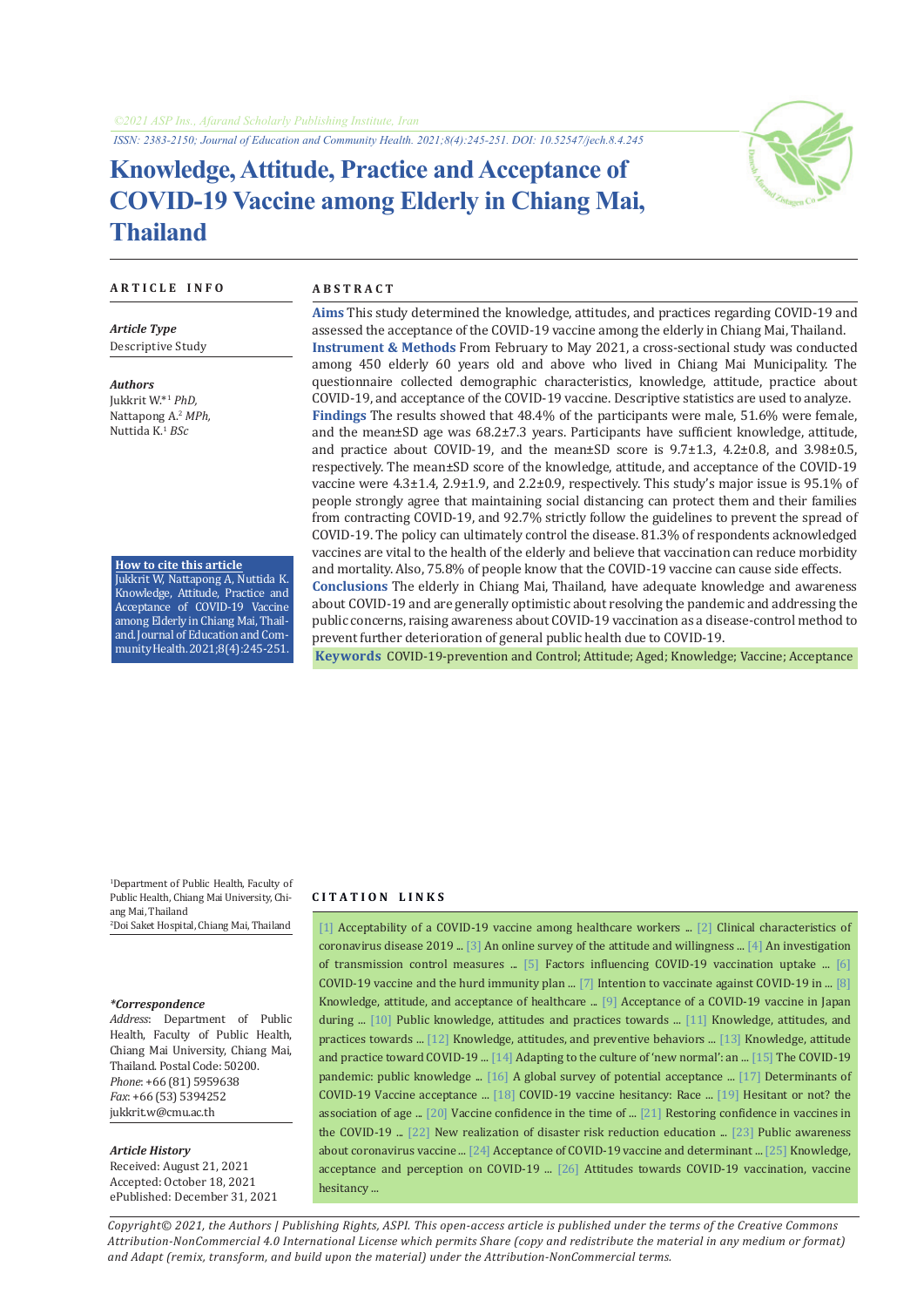#### **Knowledge, Attitude, Practice and Acceptance of COVID-19… 246 Introduction**

The Coronavirus Disease 2019 (COVID-19) pandemic has brought severe disruption and unprecedented challenges to health systems worldwide. As the spread of COVID-19 has affected all aspects of life worldwide, the global humanitarian is experiencing a major global disaster [1]. COVID-19 mainly affects the respiratory system, ranging from mild rhinorrhea to severe respiratory distress syndrome. The virus is usually fatal to older adults with a history of comorbidities, such as hypertension, obesity, diabetes, and renal disease  $[2]$ . During the COVID-19 pandemic, governments have taken several strong actions to prevent and control it, including city lockdowns, travel bans, quarantine, masks, and social distancing policies [3, 4]. However, it is recognized that such preventive measures may not be enough to stop the spread of COVID-19. Therefore, vaccines' development and deployment are among the most promising strategies to reduce the spread of COVID-19 [1, 3-5].

For decades, the best way to control the rapid spread of infectious diseases has been vaccination. The development and provision of a COVID-19 vaccine is an ongoing process. The COVID-19 vaccine is finally available, and many countries, including Thailand, are already stocking the long-awaited vaccine [1]. After Thailand's Food and Drug Administration [6] approves the vaccines for Sinovac and AstraZeneca, it plans to roll out the vaccines in the country in phases. Early vaccinations were arranged for health care workers, the elderly, and patients with chronic and autoimmune diseases [1,6,7]. COVID-19 poses a special risk to the elderly [1,7]. Therefore, the Minister of Health of Thailand recommended encouraging everyone over 60 to get the COVID-19 vaccine. According to the recommendations of the Ministry of Health, vaccination is provided free, and a nationwide campaign has been launched to encourage every citizen to receive the vaccination. Understanding the factors that affect vaccination to better target future advertising initiatives and government interventions. The effectiveness of the vaccination program depends on widespread acceptance; this is the case even with extremely effective vaccines. However, the success of any vaccination plan depends on the high acceptance of the vaccine. The major challenge now is to build public confidence in the emergency release of the vaccine. Without this confidence, the hesitation on vaccines is inherent [7], and spreading rumors and fake news may affect the public's mentality and decision-making on vaccines [8]. This makes it necessary for us to understand the factors that affect individual acceptance or non-acceptance of vaccines to effectively formulate and implement public health pandemic strategies [5].

Therefore, to formulate policy plans and evaluate resources to meet COVID-19 and general health issues to reduce the burden of an acute pandemic, it

is important to establish the acceptance and hesitation of vaccines by the elderly. This research aimed to determine knowledge, attitudes, and practices related to the COVID-19 pandemic. We also examined the general population and healthcare providers' knowledge, attitudes, and acceptance of the COVID-19 vaccine.

# **Instrument and Methods**

This is a cross-sectional study conducted from February to May 2021. The research participants were 60 years old and above and lived in Chiang Mai Municipality, Chiang Mai Province; of 33,433 people reported in April 2021, the sample size was calculated using a proportional estimation formula.

$$
n = Z^2 \alpha / 2 \times N \pi (1-\pi) / Z^2 \alpha / 2 \times \pi (1-\pi) + (N-1)d^2
$$

N=the elderly population in Chiang Mai province=33,433;  $Z\alpha/2$ =the statistic for a level of confidence=1.96;  $\pi$  =the proportion of elderly Japanese who received the COVID-19 vaccine=0.62 according to a study by Masaki Machida *et al.* [9]; d=the margin of error=0.05.

The calculated sample size is 358; an incomplete questionnaire may be received because the data is collected through questionnaires and answered voluntarily. Therefore, the researchers increased the data collection by 25%; 450 samples must be collected. Multi-stage cluster sampling was collected. Multi-stage cluster sampling conducted by randomly selecting the study villages using a simple random sampling method in 5 subdistricts. Using a simple random sampling method, ten villages were randomly assigned to 45 village elders using the simple random sampling method with a non-replaceable labeling method. The researcher asked the village health volunteers to go to the sample's home to collect the data individually. The inclusion criteria are that old aged 60 and above who lived in the district of Chiang Mai Municipality, Chiang Mai Province for no less than one year, voler adultuntarily participate in the research project, voluntarily know and sign the consent form for participating in the research project, and fully consciously be able to help themselves. The exclusion criteria are the elderly engaged in missionary work or unavailable during data collection, uncomfortable or unwilling to provide information or answer surveys, and sickness.

The questionnaire was developed based on recent literature reviews and prior research [8]. The questionnaire comprises three sections. The first section collects demographic information of the participants. The second section collects information about the knowledge, attitudes, and practices of the COVID-19 pandemic. Example items include "The major symptoms of COVID-19 are fever, weakness, dry cough,and body aches" (knowledge) "You believe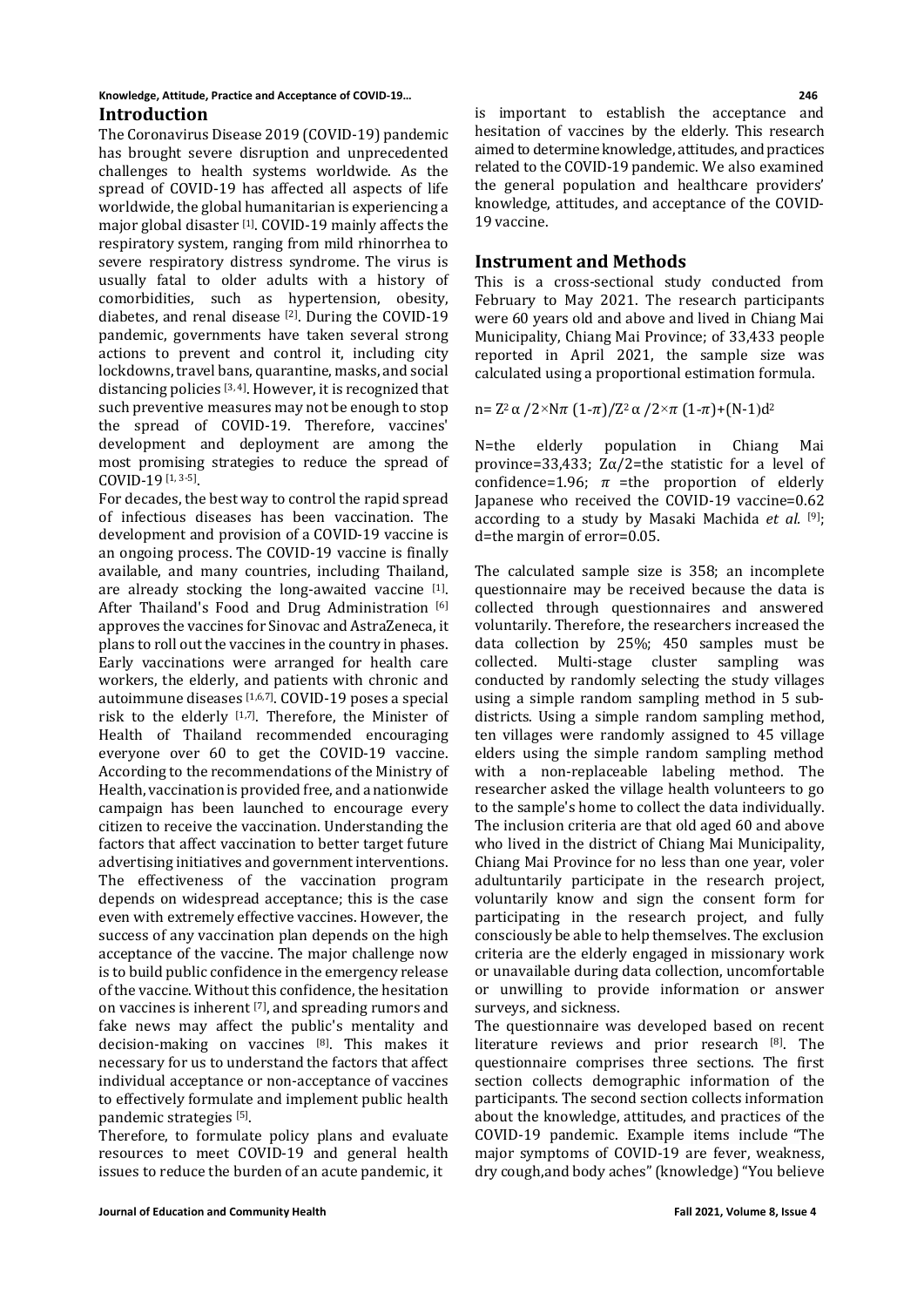you are not at risk of COVID-19 because your immunity is strong, and they need to follow no precautionary measures (attitude) and "Every time you leave or go out publicly, routinely wear aface mask" (practice). The third section collects information about the knowledge, attitudes, and acceptance of the COVID-19 vaccine. Example items include "Being vaccinated against COVID-19 can reduce the morbidity and mortality rates of individuals"<br>(knowledge), "Governments and related "Governments organizations are trying to find the most effective vaccine available to people" (attitude), and "you were accepted if a COVID-19 vaccine is available with an efficacy of over 80%" (acceptance). In each section of the survey, a 70% or higher score was considered sufficient knowledge, attitude, practice, and acceptance [8]. After reviewing three public health experts, this questionnaire was improved to ensure content validity. The content validity index (CVI) was 0.82 and content validity ratio (CVR)=1.0. According to the Alpha Cronbach's coefficient value of 0.86, the reliability of each scale construct was evaluated.

The data were cleaned, checked for completeness, all data were analyzed using STATA V.16 software. The data were analyzed using descriptive statistics, including frequency, percentage, mean, and standard deviation. In the case of incomplete questionnaires, we excluded (n=3) and went back to the village to collect data until completion according to the missing number.

# **Findings**

The final analysis included 450 respondents, including 218 males (48.4%) and 232 females  $(51.6\%)$ . The mean $\pm$ SD age was 68.2 $\pm$ 97.3 years old, ranging from 60 to 88. More than half of the respondents (342 people, 76.0%) were married, and most (424 people, 94.2%) have received secondary education. Regarding financial status, the income of 201 (44.7%) was between 5,001-10,000 Baht. More than half of the respondents (312 people, 69.3%) had financial difficulties. Most respondents received<br>COVID-19 pandemic and COVID-19 vaccine pandemic and information from rural health volunteers (118 people, 26.2%) and health care providers (102 people, 22.7%).

Respondents have sufficient knowledge of COVID-19, and the mean±SD score was 9.7±1.3. Among the participants, 415 (98.2%) knew that the coronavirus was spread through respiratory droplets of infected persons, 392 (87.1%) believed that wearing a mask was a way to prevent the spread of COVID-19, and 378 (84.0%) believed that people who have been in contact with COVID-19 patients and high-risk groups must be quarantined inappropriate places for at least 14 days (Table 1).

### **247 Jukkrit W.** *et al.*

The attitude means the score was 4.2±0.8. Regarding attitude, 428 people (95.1%) strongly agreed that maintaining social distancing can protect them and their families from contracting COVID-19. Four hundred seventeen (92.7%) believe that strict adherence to the guidelines for preventing the spread of COVID-19 can ultimately control the disease. Most participants, 309 (68.7%), believed that herbal medicine could protect them from COVID-19. More than half of 264 (58.7%) believe that local government policies will help reduce the spread of COVID-19, and only 9 (2.0%) believe that they are not at risk of contracting COVID-19 because of their strong immunity and no precautionary (Table 2).

The practice mean±SD score was 3.9±0.5. Respondents understand the practical preventive measures for COVID-19. Four hundred eighteen people (92.9%) said they would wear a mask every time they went out, 409 people (90.9%) said they strictly maintained social distancing, and 311 people (69.2%) knew to wash their hands with soap, alcohol, or alcohol gel. Most of the 286 people (63.6%) change their masks every day after returning home and properly dispose of the used masks. Two hundred seventy-seven people (61.6%) avoid going to crowded places (Table 3).

Overall, the mean±SD scores of knowledge, attitude, and acceptance were  $4.3 \pm 1.4$ ,  $2.9 \pm 1.9$ , and  $2.2 \pm 0.9$ , respectively. Respondents acknowledged vaccines were vital to the health of the elderly, and 366 people (81.3%) believe that vaccination can reduce morbidity and mortality. Also, 341 (75.8%) knew that the COVID-19 vaccine would cause some side effects, such as fever and body pain, but it was considered normal and harmless. Most participants, 309 (68.7%), believed that the COVID-19 vaccine would help build herd immunity and reduce the burden of the COVID-19 pandemic. In comparison, 286 (63.6%) believed that COVID-19 vaccination requires at least two injections at 21-30 days intervals or as recommended by a doctor (Table 4). Regarding attitudes, 286 (63.6%) governments and related agencies are working hard to find the most effective vaccines available to people, and 297 (66.0%) believe that effective vaccines will be suitable for everyone. Most participants, 321 (71.3%), believed that the benefits of vaccines usually outweigh the risks, while only 233 (51.8%) were willing to pay for alternative vaccines themselves (Table 5).

Regarding the acceptance and efficacy of the vaccine, 450 (100.0%) reported willingness to take the vaccine with 80% or higher efficacy, 236 (52.4%) with 50-70% efficacy, and 132 (29.3%) with an efficacy recommendation of the related organization (Table 6).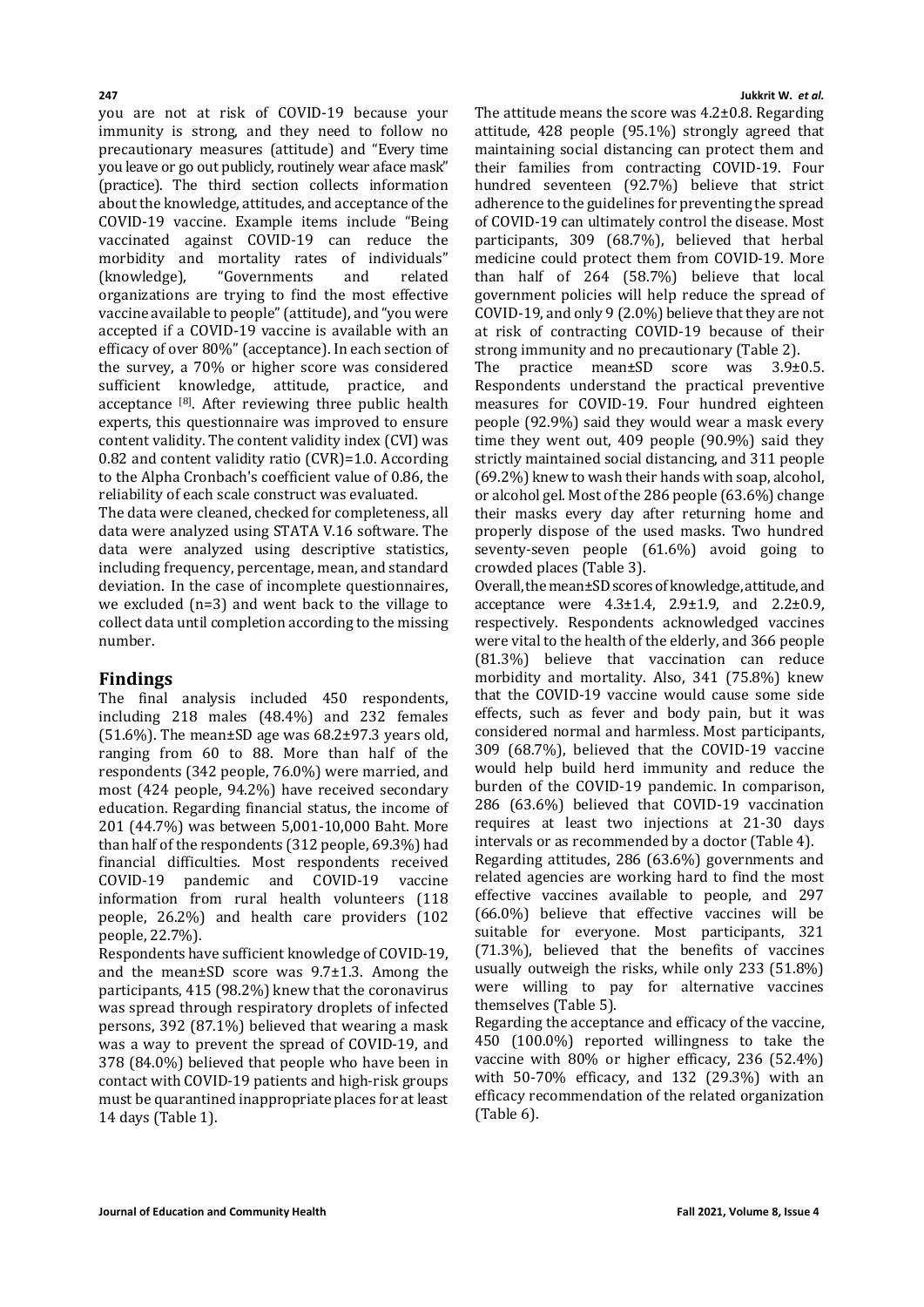**Knowledge, Attitude, Practice and Acceptance of COVID-19… 248 Table 1)** Knowledge regarding the COVID-19 pandemic

| <b>Lable 1)</b> Knowledge regarding the COVID-19 pandemic                                                                                    |            |            |            |
|----------------------------------------------------------------------------------------------------------------------------------------------|------------|------------|------------|
| Questions                                                                                                                                    | <b>Yes</b> | No         | Don't know |
|                                                                                                                                              | N(% )      | N(%        | N(%)       |
| The major symptoms of COVID-19 are fever, weakness, dry cough, and                                                                           | 281 (62.5) | 120(26.6)  | 49 (10.9)  |
| body aches.                                                                                                                                  |            |            |            |
| Nasal congestion, runny nose, and sneezing are rare in people infected<br>with COVID-19. These symptoms differ from the common cold.         | 274 (60.9) | 68 (15.1)  | 108 (24.0) |
| Favipiravir is the drug used to treat COVID-19 that is currently being<br>used in Thailand.                                                  | 141 (31.3) | 153 (34.0) | 156 (34.7) |
| Elderly/chronic and obese people are prone to severe symptoms of<br>infection.                                                               | 302(67.1)  | 95(21.1)   | 53(11.8)   |
| Eating with a COVID-19 patient with a separate spoon can reduce the<br>spread of the disease.                                                | 118 (26.2) | 125(27.8)  | 207(46.0)  |
| People infected with COVID-19, if they have no symptoms, cannot spread 64 (14.2)<br>the infection to others.                                 |            | 314 (69.8) | 72 (16.0)  |
| The coronavirus is spread through respiratory droplets from an infected 415 (98.2)<br>person.                                                |            | 31(6.9)    | 4(0.9)     |
| Talking to an infected person with no social distancing is highly likely to 357 (79.3)<br>contract COVID-19.                                 |            | 83 (18.4)  | 10(2.3)    |
| Hand-washing with alcohol gel and social distancing when going outside 366 (81.3)<br>helps to reduce the chance of contracting COVID-19.     |            | 49(10.9)   | 35(7.6)    |
| Wearing a facemask is a way to prevent the spread of COVID-19.                                                                               | 392 (87.1) | 51(11.3)   | 7(1.6)     |
| People who have been in contact with COVID-19 patients and those at<br>high risk must be quarantined in an appropriate place for at least 14 | 378 (84.0) | 45(10.0)   | 27(6.0)    |
| days.                                                                                                                                        |            |            |            |

**Table 2)** Attitude regarding the COVID-19 pandemic

| <b>Questions</b>                                                                | Agree      | <b>Disagree</b> | Not sure   |
|---------------------------------------------------------------------------------|------------|-----------------|------------|
|                                                                                 | N(% )      | N(%)            | N(%        |
| You believe you are not at risk of COVID-19 because your immunity is strong.    | 9(2.0)     | 416 (92.4)      | 25(5.6)    |
| and they need to follow no preventive measures.                                 |            |                 |            |
| You believe that the traditional remedies (i.e., herbs) can protect you against | 309 (68.7) | 38 (8.4)        | 103 (22.9) |
| <b>COVID-19.</b>                                                                |            |                 |            |
| You agree that social distancing can protect you and your family from           | 428 (95.1) | 6(1.3)          | 16(3.6)    |
| contracting COVID-19.                                                           |            |                 |            |
| If people strictly follow the guidelines for preventing the spread of COVID-19  | 417 (92.7) | 12(2.7)         | 21(4.6)    |
| will eventually be able to control the disease.                                 |            |                 |            |
| Thailand will control the COVID-19 and overcome this crisis.                    | 264(58.7)  | 72 (16.0)       | 114 (25.3) |

**Table 3)** Practice regarding the COVID-19 pandemic

| <b>Practice</b> | Sometime   | <b>Not Practice</b> |
|-----------------|------------|---------------------|
| N(%)            | N(%)       | N(%)                |
| 418 (92.9)      | 22(4.9)    | 10(2.2)             |
| 286 (63.6)      | 137 (30.4) | 27(6.0)             |
|                 |            |                     |
| 311(69.2)       | 126(28.0)  | 8(1.8)              |
| 409 (90.9)      | 32(7.1)    | 9(2.0)              |
| 277(61.6)       | 154 (34.2) | 19(4.2)             |
|                 |            |                     |

# **Table 4)** Knowledge regarding the COVID-19 vaccine

| <b>Questions</b>                                                                            | Yes        | N <sub>o</sub> | Don't know |
|---------------------------------------------------------------------------------------------|------------|----------------|------------|
|                                                                                             | N(%)       | N(%)           | N(%)       |
| Being vaccinated against COVID-19 can reduce individuals' morbidity and                     | 366(81.3)  | 15(3.3)        | 69 (15.4)  |
| mortality rates.                                                                            |            |                |            |
| COVID-19 vaccines are important for the health of the elderly.                              | 387 (86.0) | 43 (9.6)       | 20(4.4)    |
| COVID-19 vaccination will help build herd immunity and reduce the burden of                 | 309(68.7)  | 114(25.3)      | 27(3.0)    |
| the COVID-19 pandemic.                                                                      |            |                |            |
| The COVID-19 vaccine can cause side effects like fever and body pains, but it is 341 (75.8) |            | 72 (16.0)      | 37(8.2)    |
| considered normal and harmless.                                                             |            |                |            |
| The COVID-19 vaccination requires at least two injections, 21-30 days apart or 286 (63.6)   |            | 124 (27.6)     | 40(8.8)    |
| as recommended by a doctor.                                                                 |            |                |            |

**Table 5)** Attitude regarding the COVID-19 vaccine

| <b>Questions</b>                                                  | Agree      | <b>Disagree</b> | Not sure  |
|-------------------------------------------------------------------|------------|-----------------|-----------|
|                                                                   | N(%)       | N(%)            | N(%)      |
| Governments and related organizations are trying to find the most | 286(63.6)  | 69(15.3)        | 95(21.1)  |
| effective vaccine available.                                      |            |                 |           |
| An effective vaccine will be available to all people.             | 297 (66.0) | 81(18.0)        | 72(16.0)  |
| The benefits of vaccines usually outweigh the risks.              | 321 (71.3) | 47(10.4)        | 82 (18.3) |
| You are willing to pay for alternative vaccines yourself.         | 233 (51.8) | 182 (40.4)      | 35(7.8)   |

**Journal of Education and Community Health <b>Fall 2021, Volume 8, Issue 4**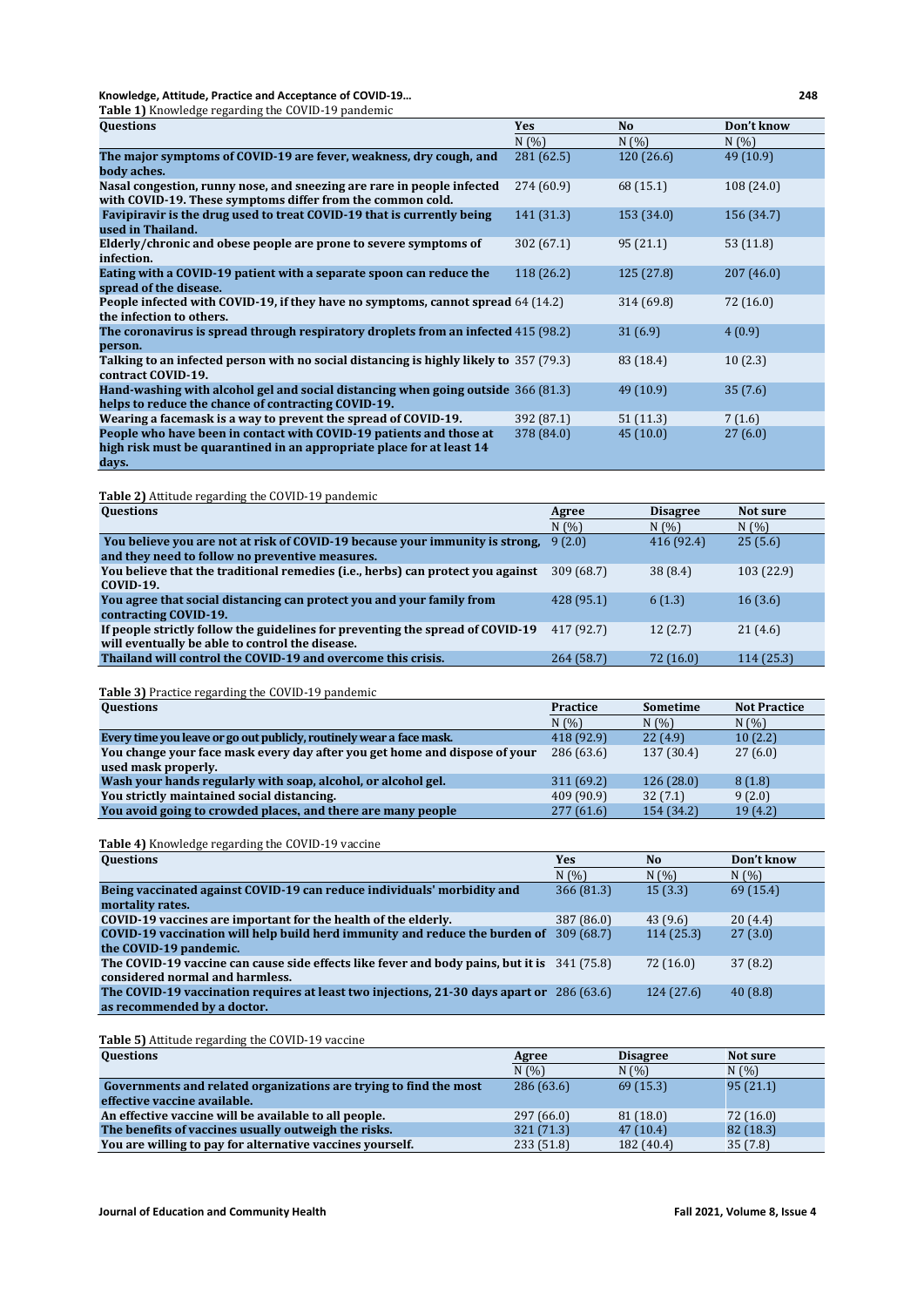**249 Jukkrit W.** *et al.* **Table 6)** Acceptance regarding the COVID-19 vaccine

| <b>Questions</b>                                                             | Accepted   | <b>Not Accepted</b> |
|------------------------------------------------------------------------------|------------|---------------------|
|                                                                              | N(%)       | N(%)                |
| Accepted if a COVID-19 vaccine is available with an efficacy of over 80%.    | 450(100.0) | 0.00(00.0)          |
| Accepted if a COVID-19 vaccine is available with an efficacy of 50-80%.      | 236 (52.4) | 214(47.6)           |
| Accepted if a COVID-19 vaccine is available with the desired efficacy as a   | 132 (29.3) | 318 (70.7)          |
| recommendation of the related organization.                                  |            |                     |
| You are having concern about possible severe complications from the vaccine. | 317 (70.4) | 133 (29.6)          |

# **Discussion**

This study found sufficient knowledge, attitude, and acceptance of the COVID-19 pandemic and the COVID-19 vaccine. For knowledge about the COVID-19 pandemic and vaccines, the average scores are  $9.7\pm1.3$  and  $4.26\pm1.4$ , which is a high level. Because of the difficult situation of the epidemic, news reports<br>about this public health emergency are public health emergency overwhelming. This group of people will actively learn about this infectious disease through various information channels, such as the Center for COVID-19 Situation Administration of Thailand, which has provided information in all channels, including community information provided by community leaders or national policies from the Ministry of Public Health. Consistent with the number of studies conducted in several countries, by correctly answering over 70.00% [8,10,11] of the questions, they have high knowledge about the COVID-19 disease and vaccines. However, when considering each item, a few correct answers were Favipiravir, a drug used to treat COVID-19 in Thailand. Eating with COVID-19 patients with a separate spoon can reduce the spread of the disease. If people are not aware of these issues, they may affect the behavior of preventing infection with the COVID-19 virus and even lead to epidemics. Therefore, these issues should be emphasized in public education campaigns [12].

In terms of attitudes towards the COVID-19 pandemic and vaccines, we found that our study participants believe that strict adherence to the guidelines for preventing the spread of COVID-19 can ultimately control the disease, and keeping social distance can protect them and their families from contracting COVID-19. Most participants reported that the benefits of vaccines usually outweigh the risks, and they believe that the government and related organizations are working hard to find the most effective vaccine for people to use. Interestingly, when Thailand faces a vaccine adequacy problem, our research shows that 66.00% of participants reported that the government would provide effective vaccines for everyone. This may be because the CDC provides information covering all aspects to the public every day and emphasizes people's confidence in the government's efforts to control the spread of the COVID-19 virus, thus making people have a positive attitude towards the spread of the coronavirus disease COVID-19 [12]. This is an excellent demonstration of the positive attitude of the people across the country towards COVID-19 and vaccines

because it will encourage them to face this terrible crisis.

Regarding the practice of responding to the COVID-19 pandemic and vaccines, our research found that most participants must wear a mask every time they leave home. They strictly maintain social distancing and avoid crowded places. This may be because the participants' high understanding of COVID-19 translates into safe practices  $[13]$  and the Thai health authorities' provision of educational and of educational promotional materials to increase the public's knowledge of the disease and influence behavioral change. Our results are consistent with the "New Normal" approach that the Thai government has advocated during the COVID-19 outbreak. The new normal refers to a new way of life that differs from the past. Because of some factors affecting the patterns and practices that people are usually familiar with and expected in society, we must change it to a new way under the unfamiliar standard [14]. This campaign worked very well. People understand why they need to change their behavior and keep practicing until it becomes a habit. Consistent with a study by Zhong *et al.* [11], Chinese people use practice to prevent COVID-19 virus infection, thereby effectively controlling and preventing the spread of the disease. Moreover, findings were consistent with Araban *et al.* [15] reported that Iranian were concerned about the dangers of the virus, and about 60% or more practice safety measures.

Acceptance of COVID-19 vaccination. All study participants (100.0%) were willing to receive the COVID-19 vaccine with an efficacy of 80% or higher, and 52.4% were willing to receive a 50-80% vaccine. We also found that 70.4% of people are worried about serious complications that the vaccine may cause. Other studies on the acceptance of the COVID-19 vaccine found that the acceptance of the vaccine varies from country to country. About 90%, 64%, 60%, and 55% of the potential public accept the vaccine in China, Saudi Arabia, Libya, and Russia, respectively [8]. However, in Kuwait (23.6%) and Jordan [16,17], the acceptance rate is lower, at 23.6% and 28.4%. This may be because of many factors that make people fear and distrust vaccines [18]. To reduce this hesitation and increase public trust, it is necessary to strengthen the intervention of public health experts and large-scale crowd-based campaigns [17,18].

Nevertheless, Lazarus *et al.* [16] and Elhadi *et al.* [8] reported a high level of trust in government policies,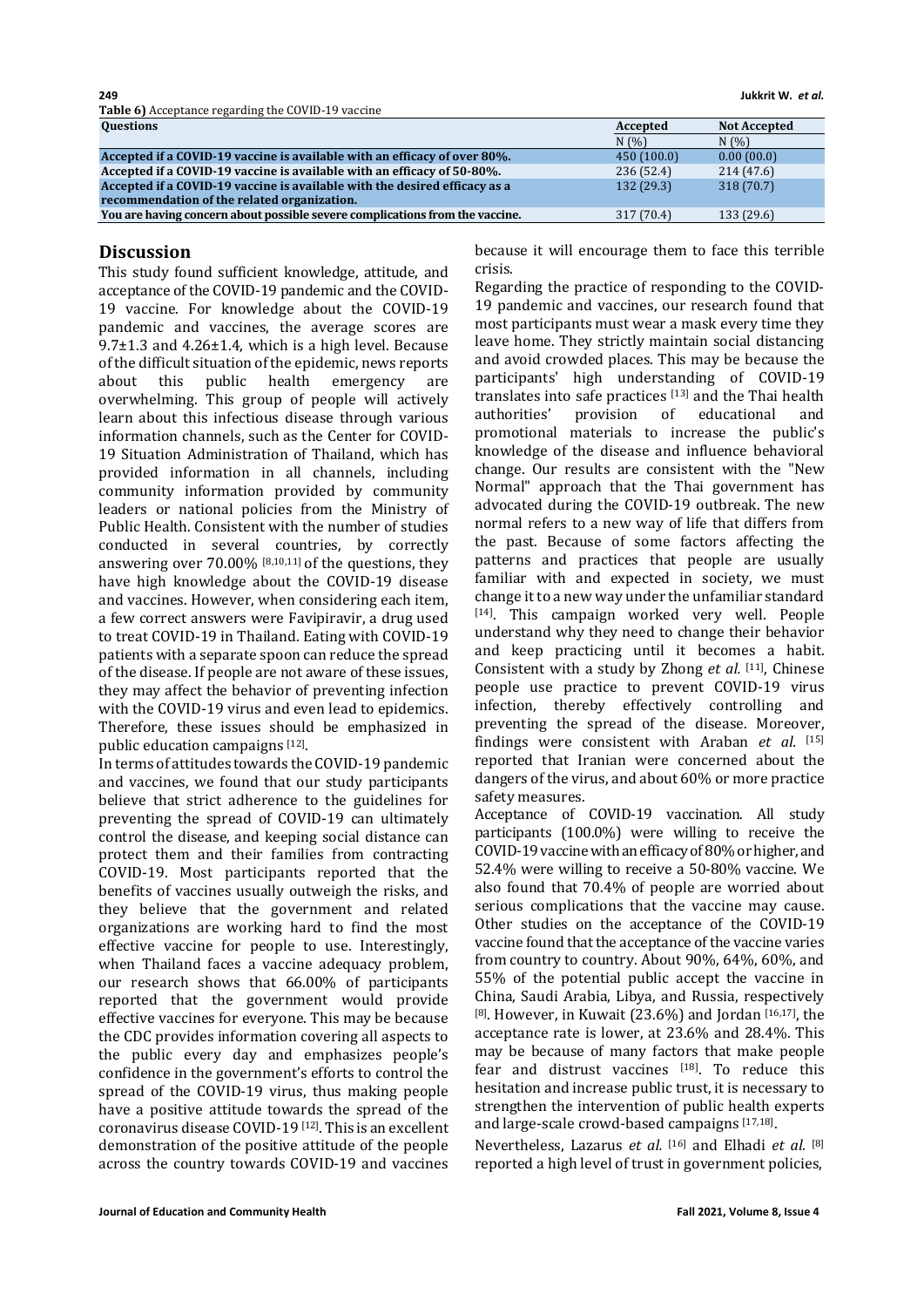**Knowledge, Attitude, Practice and Acceptance of COVID-19… 250**

which is slightly similar to our survey results, of which 63.6% are confident in the government and healthcare providers' policies on the COVID-19 pandemic and vaccines. When people have high trust in the government. Therefore, the government and public health experts must take necessary measures to increase the acceptance and encouragement of the COVID-19 vaccine in a local cultural way  $[20, 21]$ . It is also necessary to educate the entire population to reduce the public's efforts to monitor pandemics by delaying transmission or preventing risks [22]. Finally, transparent society and educational activities that demonstrate the social benefits of vaccination are essential to mitigate the harmful effects of the pandemic [23] . COVID-19 vaccine should be promoted preferably by a centralized, trusted source of knowledge, such as religious or political authorities [24]. Healthcare practitioners should conduct ongoing public awareness campaigns about the necessity, safety, and efficacy of the COVID-19 vaccination, particularly among populations at increased risk of the disease, including older adults [24-26].

According to our findings, this is the first study conducted in Chiang Mai in the northern region of Thailand, which is still suffering from the third wave of COVID-19. Therefore, it provides valuable data for policymakers to plan vaccination programs and tackle the challenges identified in the research. The study has some limitations. Firstly, the small sample size and the research design used as a cross-sectional survey method may not draw conclusions and strong correlations; therefore, further longitudinal research is needed. Secondly, the study was only conducted in Chiang Mai Province under specific circumstances, limiting the generality of the results. The findings of this study might help direct the efforts and plans of<br>the country's health authorities for hetter country's health authorities for better containment of COVID19 and its further spread, such as the Ministry of Public Health in planning future attempts to enhance vaccination uptake, which could lead to herd immunity against COVID-19.

# **Conclusion**

The elderly have sufficient knowledge, attitude, and practice about COVID-19 and are optimistic about the pandemic solution. It is important to address public concerns, increase awareness of the COVID-19 vaccine, reduce the hesitation of vaccination, and increase efforts to provide vaccine resources to countries to prevent COVID-19 from further deteriorating public health.

**Acknowledgments:** We sincerely thank all participants for spending their precious time supporting the data collection of this study. We would also like to thank the Faculty of Public Health, Chiang Mai University, for supporting our research.

**Ethical Permissions:** The Ethics Research Committee of the School of Public Health, Chiang Mai University (approval number: ET005/2021) approved this study.

**Conflicts of Interests:** The author has reported no conflict of interest.

**Authors' Contribution:** Jukkrit W (First Author), Introduction Writer/Main Researcher/Statistical Analyst (60%); Nattapong A (Second Author), Methodologist/Main Researcher/Statistical Analyst/Discussion Writer (35%); Nuttida K (Third Author), Assistant Researcher/Discussion Writer (25%).

**Funding/Support:** No funding.

# **References**

1- Qattan AMN, Alshareef N, Alsharqi O, Al Rahahleh N, Chirwa GC, Al-Hanawi MK. Acceptability of a COVID-19 vaccine among healthcare workers in the Kingdom of Saudi Arabia. Front Med. 2021;8:644300.

2- Guan WY, Ni ZY, Hu Y, Liang W-h, Ou CQ, He JX, et al. Clinical characteristics of coronavirus disease 2019 in China. N Engl J Med. 2020;382:1708-20.

3- Chen M, Li Y, Chen J, Wen Z, Feng F, Zou H, et al. An online survey of the attitude and willingness of Chinese adults to receive COVID-19 vaccination. Hum Vaccin Immunother. 2021;17(7):2279-88.

4- Tian H, Liu Y, Li Y, Wu C-H, Chen B, Kraemer MU, et al. An investigation of transmission control measures during the first 50 days of the COVID-19 epidemic in China. Science. 2020;368(6491):638-42.

5- Malesza M, Bozym M. Factors influencing COVID-19 vaccination uptake in an elderly sample in Poland. MedRxiv. 2021 Mar.

6- Chokkanchitchai S. COVID-19 vaccine and the hurd immunity plan in Thailand. J Prevent Med Assoc Thail. 2021;11(1).

7- Rhodes A, Hoq M, Measey MA, Danchin M. Intention to vaccinate against COVID-19 in Australia. Lancet Infect Dis. 2021;21(5):e110.

8- Elhadi M, Alsoufi A, Alhadi A, Hmeida A, Alshareea E, Dokali M, et al. Knowledge, attitude, and acceptance of healthcare workers and the public regarding the COVID-19 vaccine: a cross-sectional study. BMC Public Health. 2021;21:955.

9- Machida M, Nakamura I, Kojima T, Saito R, Nakaya T, Hanibuchi T, et al. Acceptance of a COVID-19 vaccine in Japan during the COVID-19 pandemic. Vaccines. 2021;9(3):210.

10- Mohamad E, Azlan AA, Hamzah MR, Sern TJ, Ayub SH. Public knowledge, attitudes and practices towards COVID-19: A cross-sectional study in Malaysia. PLoS One. 2020;15(5):e0233668.

11- Zhong BL, Luo W, Li HM, Zhang QQ, Liu XG, Li WT, et al. Knowledge, attitudes, and practices towards COVID-19 among Chinese residents during the rapid rise period of the COVID-19 outbreak: a quick online cross-sectional survey. Int J Biol Sci. 2020;16(10):1745-52.

12- Khumsaen N. Knowledge, attitudes, and preventive behaviors of COVID-19 among people living in Amphoe U-Thong, Suphanburi Province. J Prachomklao Coll Nurs Phetchaburi Prov. 2021;4(1):33-48.

13- Al-Hanawi MK, Angawi K, Alshareef N, Qattan AMN, Helmy HZ, Abudawood Y, et al. Knowledge, attitude and practice toward COVID-19 among the public in the kingdom of saudi arabia: a cross-sectional study. Front Public Health. 2020;8:217.

14- Corpuz JCG. Adapting to the culture of 'new normal': an emerging response to COVID-19. J Public Health. 2021;43(2):e344-45.